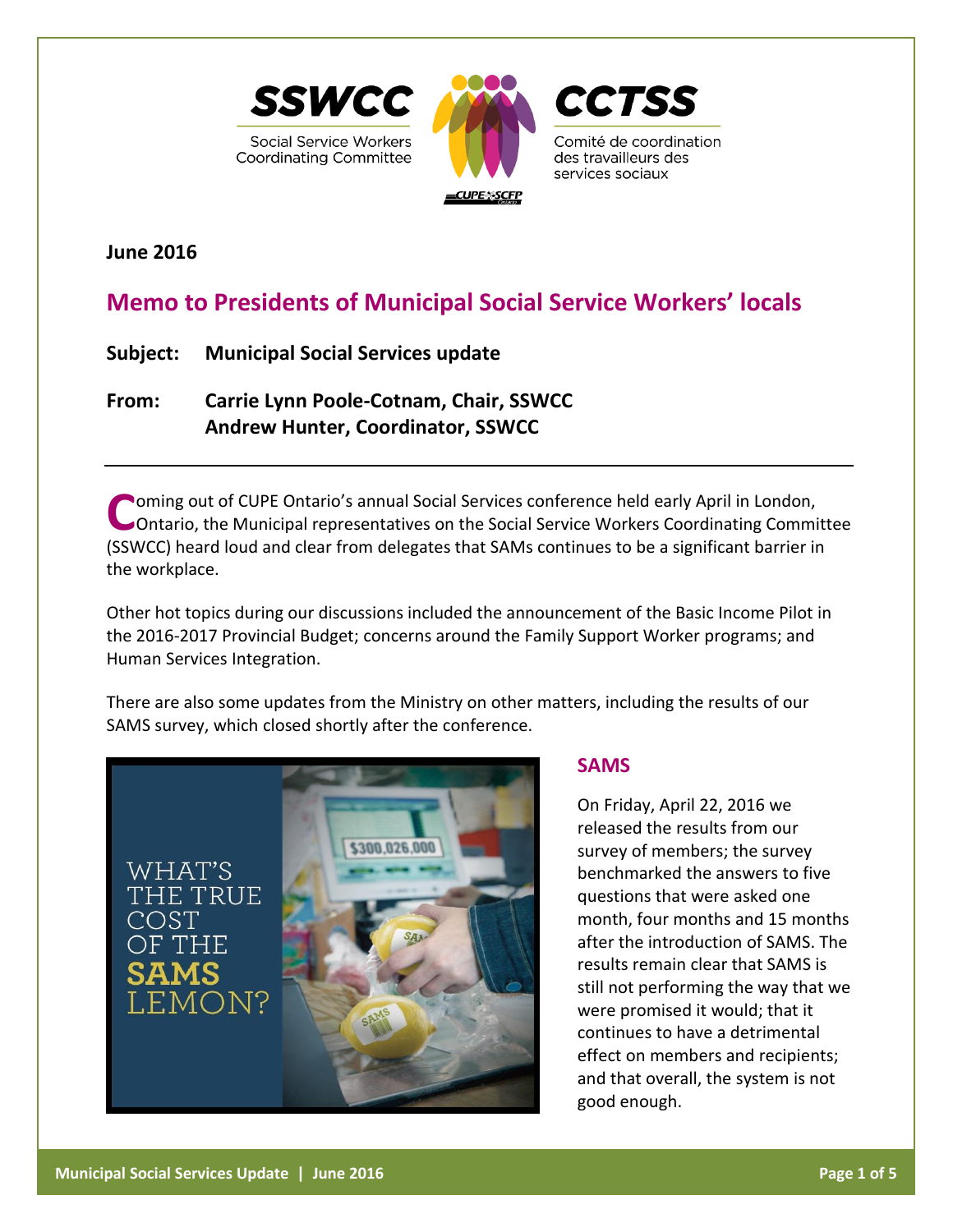### **Below is a summary of the survey questions and results from late 2014 to spring 2016.**

| <b>OPTIONS</b> | <b>DEC 2014</b> | <b>MARCH 2015</b> | APRIL 2016 |
|----------------|-----------------|-------------------|------------|
| <b>YES</b>     | 96%             | 91%               | 75.22%     |
| <b>NO</b>      | 4%              | 9%                | 24.78%     |

### **Question 1: Is SAMS still having a negative impact on your health & family life?**

### **Question 2: Does the design of SAMs allow for more or less face to face case-planning time with recipients?**

| <b>OPTIONS</b> | <b>DEC 2014</b> | <b>MARCH 2015</b> | <b>APRIL 2016</b> |
|----------------|-----------------|-------------------|-------------------|
| <b>MORE</b>    | 3%              | 2%                | 2.70%             |
| <b>LESS</b>    | 97%             | 98%               | 97.03%            |

#### **Question 3: Do you believe the "new normal" with SAMS is sustainable?**

| <b>OPTIONS</b> | <b>DEC 2014</b> | <b>MARCH 2015</b> | <b>APRIL 2016</b> |
|----------------|-----------------|-------------------|-------------------|
| <b>YES</b>     |                 | 3%                | 19.54%            |
| <b>NO</b>      |                 | 97%               | 80.46%            |

#### **Question 4: Do you believe SAMS has had a positive or negative impact on recipients?**

| <b>OPTIONS</b>  | <b>DEC 2014</b> | <b>MARCH 2015</b> | <b>APRIL 2016</b> |
|-----------------|-----------------|-------------------|-------------------|
| <b>NEGATIVE</b> | 100%            | 99%               | 96.76%            |
| <b>POSITIVE</b> | 0%              | 1%                | 3.34%             |

#### **Question 5: Has SAMS had a negative impact on your work performance?**

| <b>OPTIONS</b> | <b>DEC 2014</b> | <b>MARCH 2015</b> | <b>APRIL 2016</b> |
|----------------|-----------------|-------------------|-------------------|
| <b>YES</b>     | 98%             |                   | 85.84%            |
| <b>NO</b>      | 2%              |                   | 14.16%            |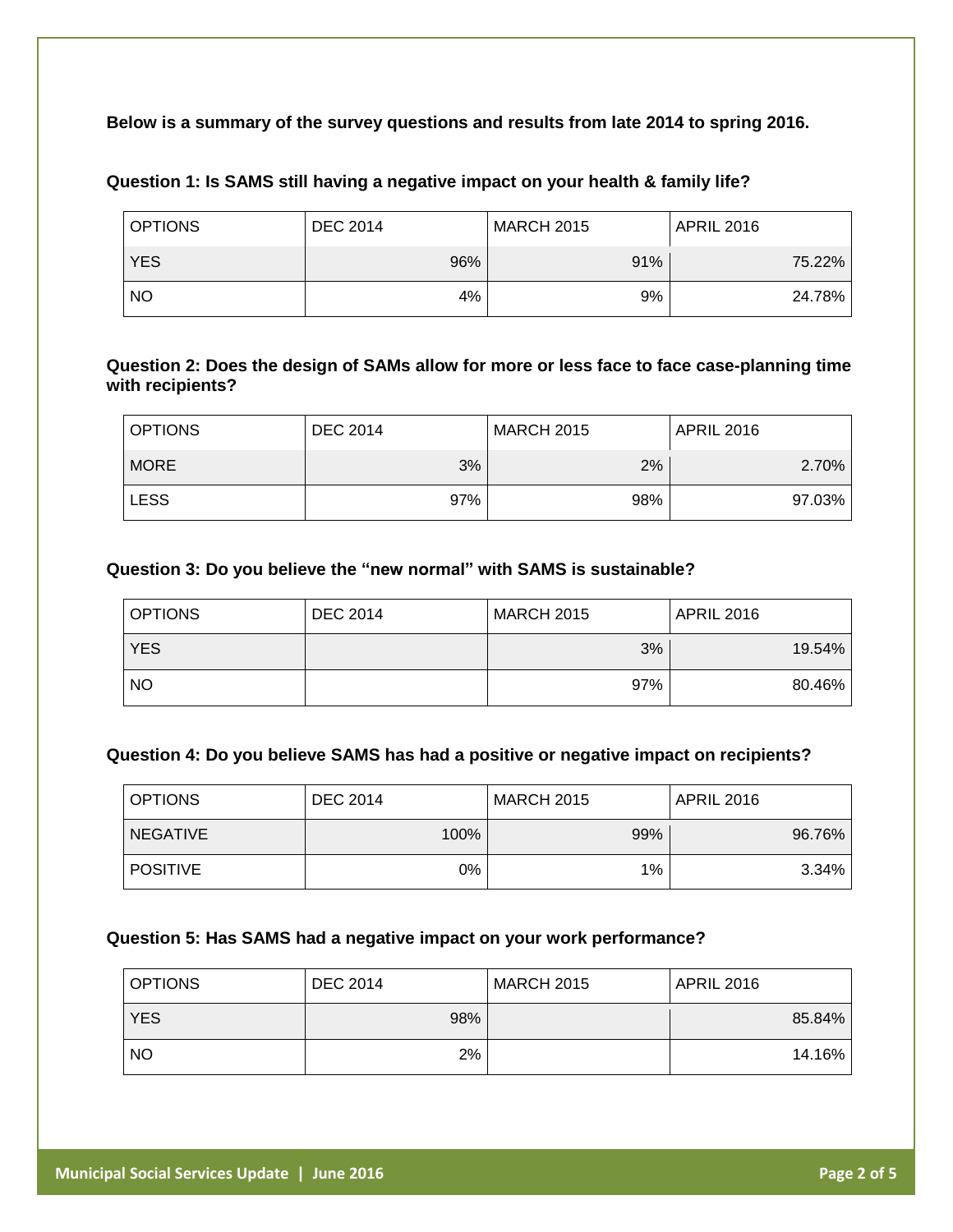# **Adapting Dragon speech recognition software for SAMS**

We have heard from the Ministry of Community and Social Services that they will be starting a pilot project to work with a third-party provider to develop tools for all municipalities and DSSABs to customize browser settings to make Dragon software more compatible with SAMS. We have not yet heard what Consolidated Municipal Service Manager (CMSM) has been selected for the pilot, but we will keep you updated as we receive this information, as well as the feedback.

### **Basic Income Pilot**

Coming out of our February 29, 2016 meeting with the Ministry, there were more questions than answers about the announcement in the budget of a Basic Income Pilot. We received a Ministry of Finance briefing, thanks to a Freedom of Information request made by the NDP; from the document, we are now able to report that 2016 will be a year of "consultative process" to develop the Basic Income Pilot; 2017 appears to be the launch timeframe.

We will follow up to learn any additional information and CUPE Ontario will be asking the Minister to ensure that it is included in the stakeholder consultation process.

At the 2016 CUPE Ontario Convention, the Action Plan that was adopted by delegates speaks to a series of subjects, including Basic Income. Below are the relevant paragraphs (37 through 46) that outline some of our next steps on the Basic Income announcement.

### **Fighting Poverty and Income Inequality** (excerpt from 2016-17 CUPE Ontario Action Plan)

- 37. Poverty continues to be rampant, and governments have done nothing to change this. Economic justice has been denied to a large segment of our society. Social assistance rates continue to be set far below poverty levels. Many workers continue to work at poverty wages. Almost 30% of workers in Ontario earn less than \$15/hour. Women, Aboriginal workers, racialized workers, workers with disabilities, LGBTQ workers, and young workers are overrepresented in the group of low wage employees. Far too many workers only have access to part-time, casual, and other forms of precarious work, which further exacerbates their income insecurity.
- 38. The provincial government has proposed a Basic Income pilot project. To some the promise of a guaranteed annual income, or a Basic Income Guarantee, has some immediate appeal. For those of us who care about social justice it sounds like a way to raise incomes for everyone. However, guaranteed income programs can be designed on a highly regressive basis. These programs can be used as an excuse to merge and eliminate other income support programs, and can act as subsidies to low wage employers. Regressive forms of a Basic Income are used to justify privatization, cutting services and jobs. We must fight against the austerity model of the Basic Income.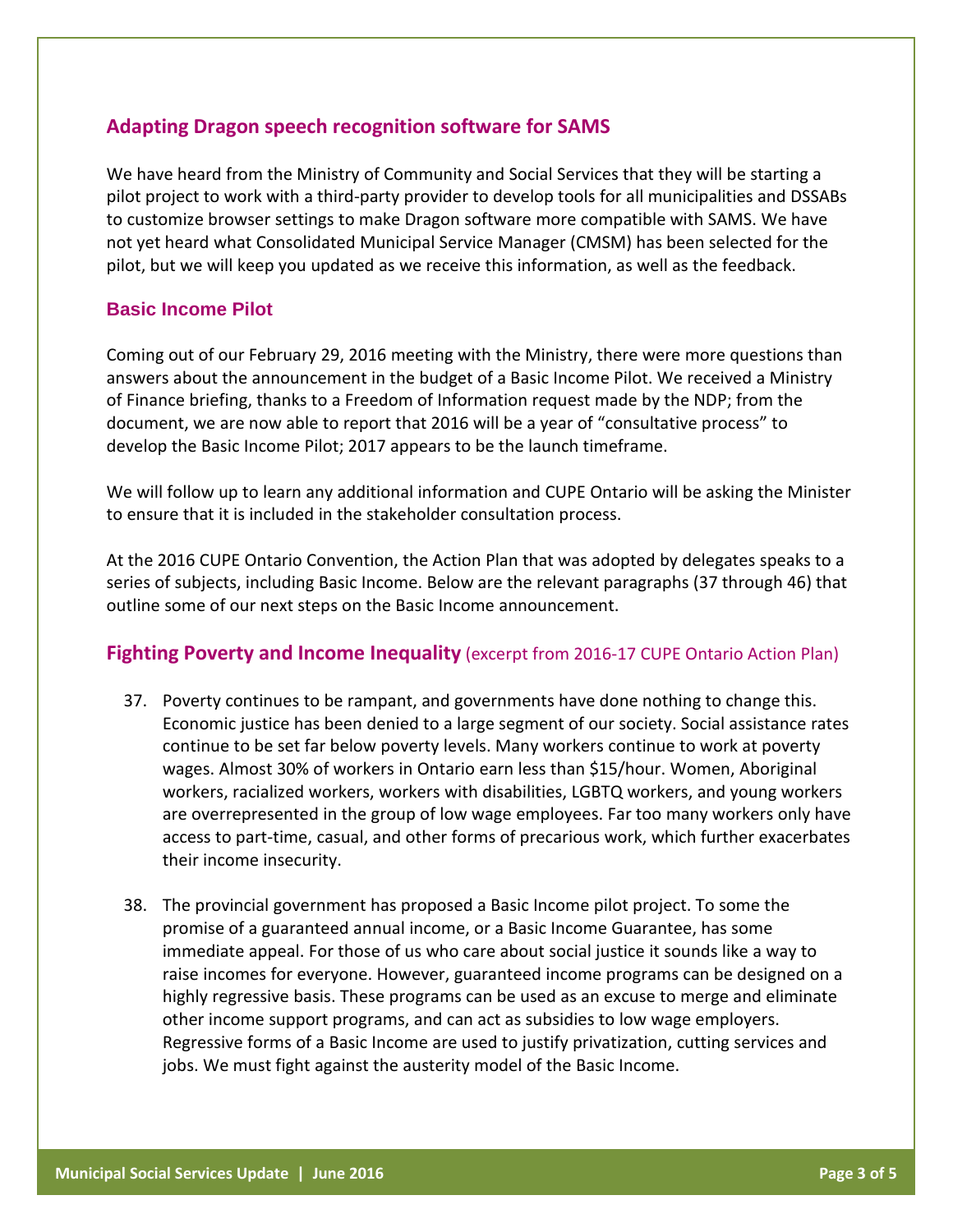- 39. The government's plan is to implement a Basic Income pilot project by the end of the year. Since this government has a dismal record on eliminating poverty, and has fully embraced austerity, we are unconvinced that this pilot project will be based on progressive principles.
- 40. Any anti-poverty plan must be based on the principles of universality, and be designed to raise everyone out of poverty. It must be publicly delivered, and based on enhancing the important services that our members provide. It must a component of a broadly based anti-poverty strategy. We can promote the principles of a progressive model as part of our campaign against the anti-worker models that we know will be coming from the Liberals.

#### CUPE Ontario will:

- 41. Aggressively defend and fight to expand all public services provided to support recipients. Under no circumstances can we accept a model for a Basic Income that leads to reductions in the vitally important services that are delivered, or that results in our members losing jobs.
- 42. Work with the SSWCC to develop a comprehensive vision of what a socially progressive anti-poverty plan would look like, and actively campaign against any Basic Income project that fails to live up to that progressive vision.
- 43. Provide resources to locals so members can have extensive knowledge about the different models of a Basic Income plan, and so they can develop the skills to fight against the kinds of proposals that are promoted by right wingers like Liberals and Conservatives.
- 44. Work with local leadership, sectoral committees, District Councils, and rank-and-file activists to pressure the government to design a comprehensive anti-poverty plan based on universal and expanded public services, full-employment, incomes and social assistance rates high enough to raise everyone out of poverty, and increases to corporate taxation to redistribute wealth.
- 45. Continue to work on the Raise the Rates campaign, including allocating money to the campaign to support its activities. Work with the Ontario Coalition Against Poverty and other allies to continue the struggle to raise social assistance rates to levels that will raise people out of poverty. Through this work, and through these alliances we will build a strong social movement union that can contribute to building broader working class power.
- 46. Engage with our allies in the labour movement and other coalition partners and progressive organizations to join the fight for true economic and social justice by fighting for full employment and real poverty elimination strategies, including providing concrete support to the \$15 and Fairness Campaign, and the OFL's Make it Fair campaign.